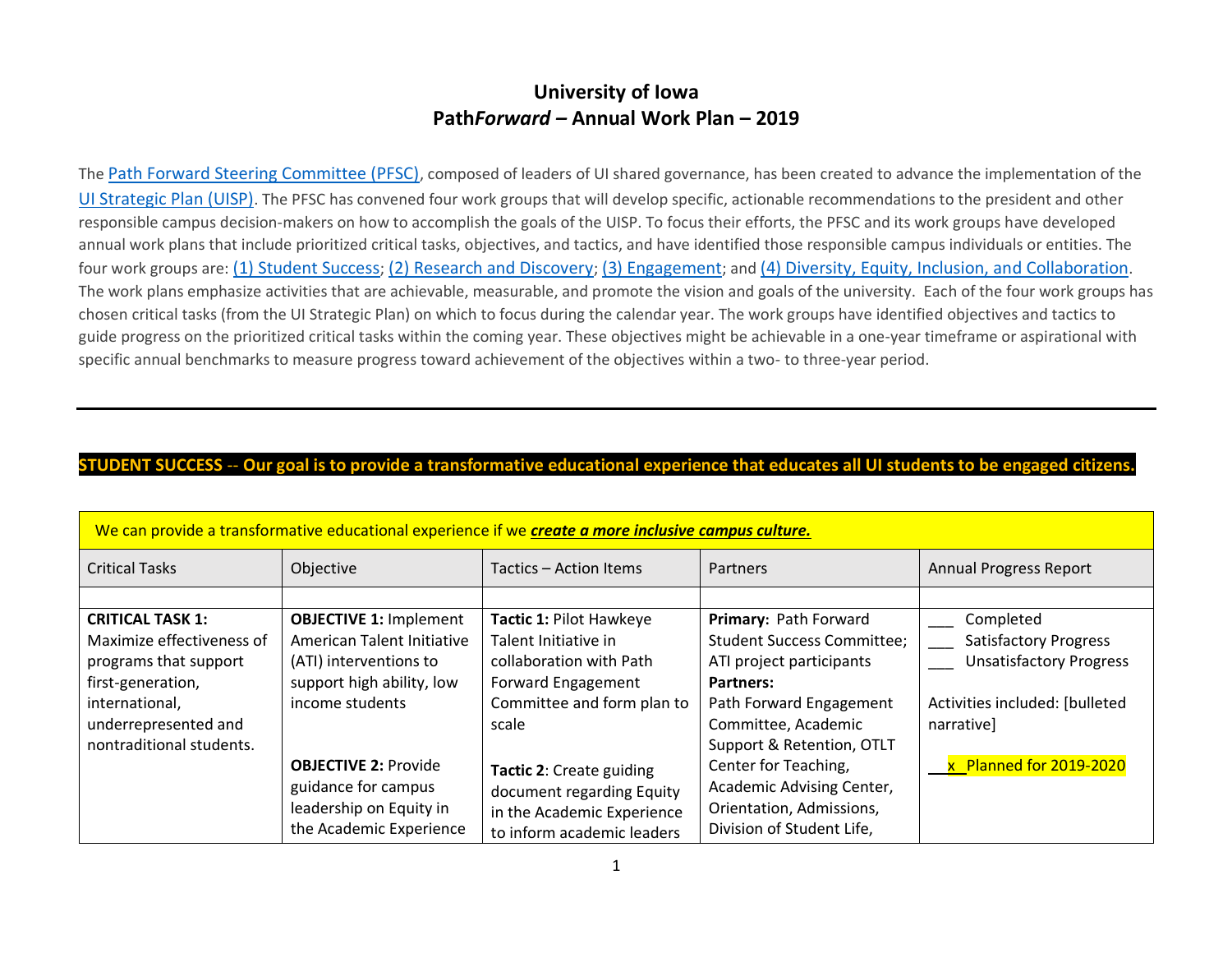| (based on attending ATI<br>Summer Institute 2019). | on potential points of<br>leverage across campus.<br>Tactic 3: Explore Faculty<br>Fellow opportunity to<br>facilitate richer faculty-<br>academic affairs-student<br>affairs partnership in<br>support of equity in the<br>academic experience for<br>undergraduates and<br>graduate students and<br>faculty/instructors. | Center for Advancement,<br>Academic Departments and<br>Programs, Directors of<br>Graduate Studies and<br>Directors of Undergraduate<br><b>Studies</b> |  |
|----------------------------------------------------|---------------------------------------------------------------------------------------------------------------------------------------------------------------------------------------------------------------------------------------------------------------------------------------------------------------------------|-------------------------------------------------------------------------------------------------------------------------------------------------------|--|
|----------------------------------------------------|---------------------------------------------------------------------------------------------------------------------------------------------------------------------------------------------------------------------------------------------------------------------------------------------------------------------------|-------------------------------------------------------------------------------------------------------------------------------------------------------|--|

|                           | We can provide a transformative educational experience if we optimize campus environments to support holistic student success. |                            |                                |                                |  |
|---------------------------|--------------------------------------------------------------------------------------------------------------------------------|----------------------------|--------------------------------|--------------------------------|--|
| <b>CRITICAL TASK 2:</b>   | <b>OBJECTIVE 1:</b>                                                                                                            | Tactic 1: Engage and       | Primary: Leadership and        | Completed                      |  |
| Optimize campus           | Redesign gateway courses                                                                                                       | strengthen departmental    | faculty members in             | <b>Satisfactory Progress</b>   |  |
| environments to support   | with high failure rates                                                                                                        | commitment to introductory | Academic Programs and          | <b>Unsatisfactory Progress</b> |  |
| holistic student success. | with a focus on sustained                                                                                                      | courses.                   | Departments; Academic          |                                |  |
|                           | curricular change                                                                                                              |                            | Support & Retention; ITS       | Activities included:           |  |
|                           |                                                                                                                                | Tactic 2: Increase use of  | Data, Analytics, and Insights; |                                |  |
|                           |                                                                                                                                | evidence-based peer-to-    | Office of the Provost;         |                                |  |
|                           |                                                                                                                                | peer interventions via     | Associate Provost for          | x Planned for 2019-2020        |  |
|                           |                                                                                                                                | collaboration between      | Undergraduate Education        |                                |  |
|                           |                                                                                                                                | academic departments and   |                                |                                |  |
|                           |                                                                                                                                | Academic Support &         |                                |                                |  |
|                           |                                                                                                                                | Retention.                 | Partners: Graduate College;    |                                |  |
|                           |                                                                                                                                |                            | <b>Directors of Graduate</b>   |                                |  |
|                           |                                                                                                                                | Tactic 3: Increase use of  | Studies and Directors of       |                                |  |
|                           |                                                                                                                                | institutional data by      | Undergraduate Studies          |                                |  |
|                           |                                                                                                                                | gateway/introductory       |                                |                                |  |
|                           |                                                                                                                                | faculty/instructors and    |                                |                                |  |
|                           |                                                                                                                                | departments to strengthen  |                                |                                |  |
|                           |                                                                                                                                | expectations for course    |                                |                                |  |
|                           |                                                                                                                                | improvement.               |                                |                                |  |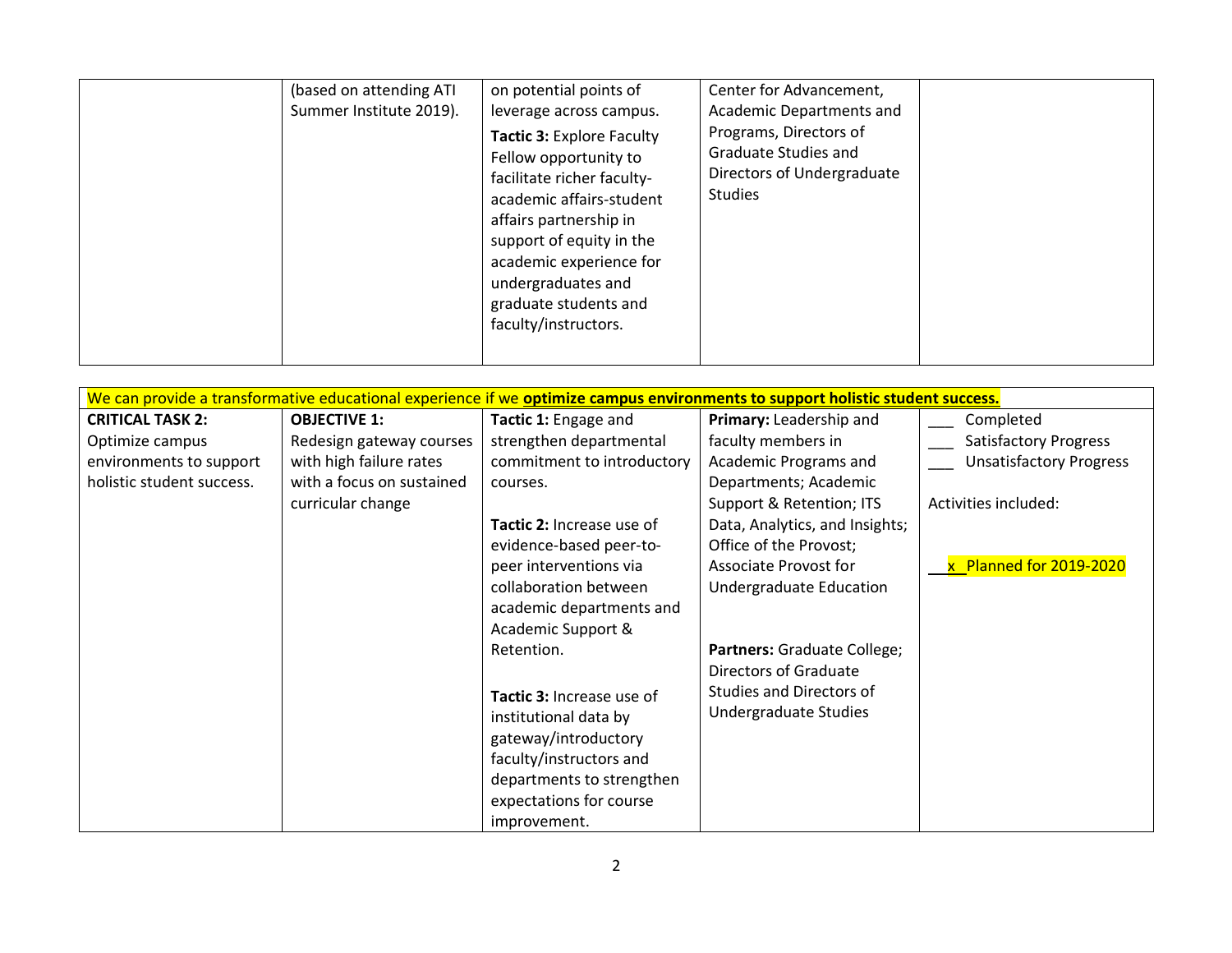|  | Tactic 4: Expand training     |  |
|--|-------------------------------|--|
|  | and pedagogical support for   |  |
|  | graduate students who play    |  |
|  | a critical role in            |  |
|  | gateway/introductory          |  |
|  | courses by teaching           |  |
|  | associated discussion         |  |
|  | sections and leading tutorial |  |
|  | efforts.                      |  |
|  |                               |  |
|  |                               |  |

### **RESEARCH & DISCOVERY -- Our goal is to perform high-impact research, scholarship, and creative activities (R,S,CA).**

We can perform high-impact research if we *create a university ecosystem that enables UI to be an international leader in confronting the grand challenges of the 21st Century.*

| <b>Critical Tasks</b>                                                                                                                                   | Objective                                                                                                                        | Tactics – Action Items                                                                                                                                                                         | <b>Partners</b>                                                                                                                                                                              | <b>Annual Progress Report</b>                                                                                               |
|---------------------------------------------------------------------------------------------------------------------------------------------------------|----------------------------------------------------------------------------------------------------------------------------------|------------------------------------------------------------------------------------------------------------------------------------------------------------------------------------------------|----------------------------------------------------------------------------------------------------------------------------------------------------------------------------------------------|-----------------------------------------------------------------------------------------------------------------------------|
| Invest in research centers<br>and infrastructures,<br>(prioritize infrastructures)<br>that make collaboration<br>natural, sustainable, and<br>seamless. | 1. Leverage existing<br>research, scholarship, and<br>creative activity (R,S,CA)<br>networks to grow<br>externally funded grants | 1. Work with the Division<br>of Sponsored Programs<br>(DSP) to implement<br>mechanisms to identify<br>grant contributors, assign<br>credit, and make<br>collaborations easily<br>identifiable. | 1.a. Work Group<br>1.b. Office of the VP for<br>Research & Econ<br>Development (OVPRED)<br>1.c. DSP<br>1.d. Campus research<br><b>leaders</b><br>1.e. Collegiate Assoc Deans<br>for Research | Completed<br><b>Satisfactory Progress</b><br><b>Unsatisfactory Progress</b><br>Activities included: [bulleted<br>narrative] |
|                                                                                                                                                         | 2. Support R, S, CA success<br>of our faculty across the<br>academic lifespan.                                                   | 2. Establish a process to<br>greatly expand our<br>nominations for national<br>awards. Include a central<br>mechanism to identify<br>awards, a process to<br>create highly successful          | 2.a. Work Group<br>2.b. Current Academy<br>members<br>2.c. OVPRED<br>2.d. Colleges and research<br>units<br>2.e. Research Council                                                            | X Planned for 2020-2021                                                                                                     |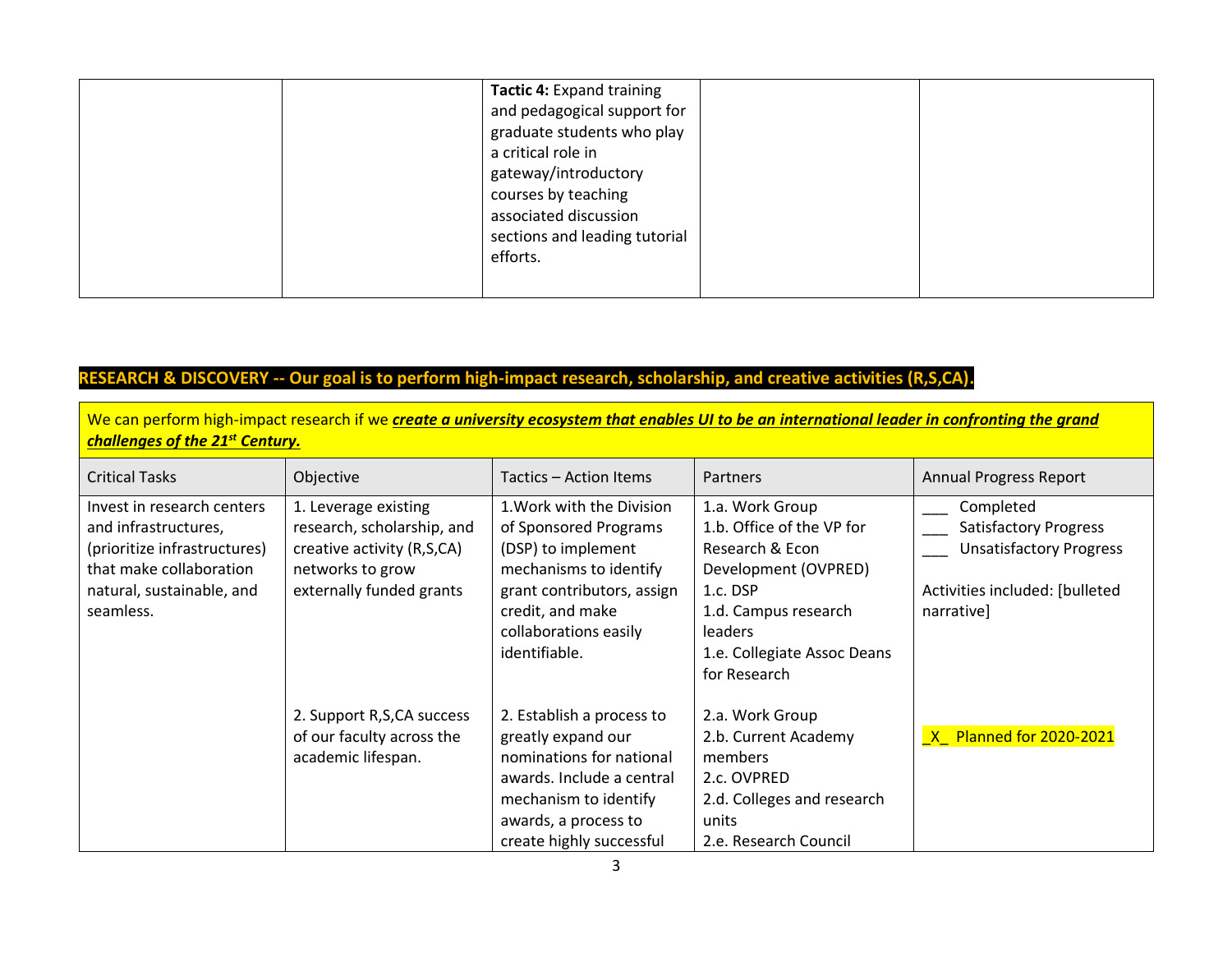|                                                                                                                    | nominations, and to<br>provide feedback to<br>nominees. |                                |
|--------------------------------------------------------------------------------------------------------------------|---------------------------------------------------------|--------------------------------|
| 3. Engage students in the<br>R,S,CA enterprise to<br>benefit student success<br>and enhance R,S,CA<br>productivity |                                                         | <u>X Planned for 2020-2021</u> |

| We can perform high-impact research if we recruit and retain faculty and staff who possess the broad diversity essential to our research mission.                                                                                       |                                                                                                                                         |                                                                                                                                                                                                                                                                                                                                                                                                    |                                                                                                                                                                                       |                                                                                                     |
|-----------------------------------------------------------------------------------------------------------------------------------------------------------------------------------------------------------------------------------------|-----------------------------------------------------------------------------------------------------------------------------------------|----------------------------------------------------------------------------------------------------------------------------------------------------------------------------------------------------------------------------------------------------------------------------------------------------------------------------------------------------------------------------------------------------|---------------------------------------------------------------------------------------------------------------------------------------------------------------------------------------|-----------------------------------------------------------------------------------------------------|
| <b>Critical Tasks</b>                                                                                                                                                                                                                   | Objective                                                                                                                               | Tactics - Action Items                                                                                                                                                                                                                                                                                                                                                                             | Partners                                                                                                                                                                              | <b>Annual Progress Report</b>                                                                       |
| Create dissertation<br>fellowship and post-doc<br>opportunities for graduate<br>and professional students<br>who might be future<br>colleagues at the UI and<br>network with diverse<br>faculty and staff in<br>professional societies. | 1. Increase the number of<br>post-docs on campus and<br>coordinate post-doctoral<br>activities and mentoring to<br>ensure their success | 1. Identify the successes,<br>barriers and opportunities<br>for postdoctoral scholars:<br>a) discuss postdoctoral<br>challenges with Graduate<br>College<br>b) co-host Best Practices<br>in Postdoctoral Scholars<br>with the College of Public<br>Health<br>2. Develop best practices<br>to build and support this<br>community:<br>a) meet with key<br>stakeholders for<br>postdoctoral scholars | 1.a. Work Group<br>1.b. Postdoctoral Association<br>1.c. Graduate College<br>1.d. OVPRED<br>1.e. Human Resources<br>1.f. Colleges<br>1.g. Research Council<br>1.h. Student Governance | Completed<br><b>Satisfactory Progress</b><br><b>Unsatisfactory Progress</b><br>Activities included: |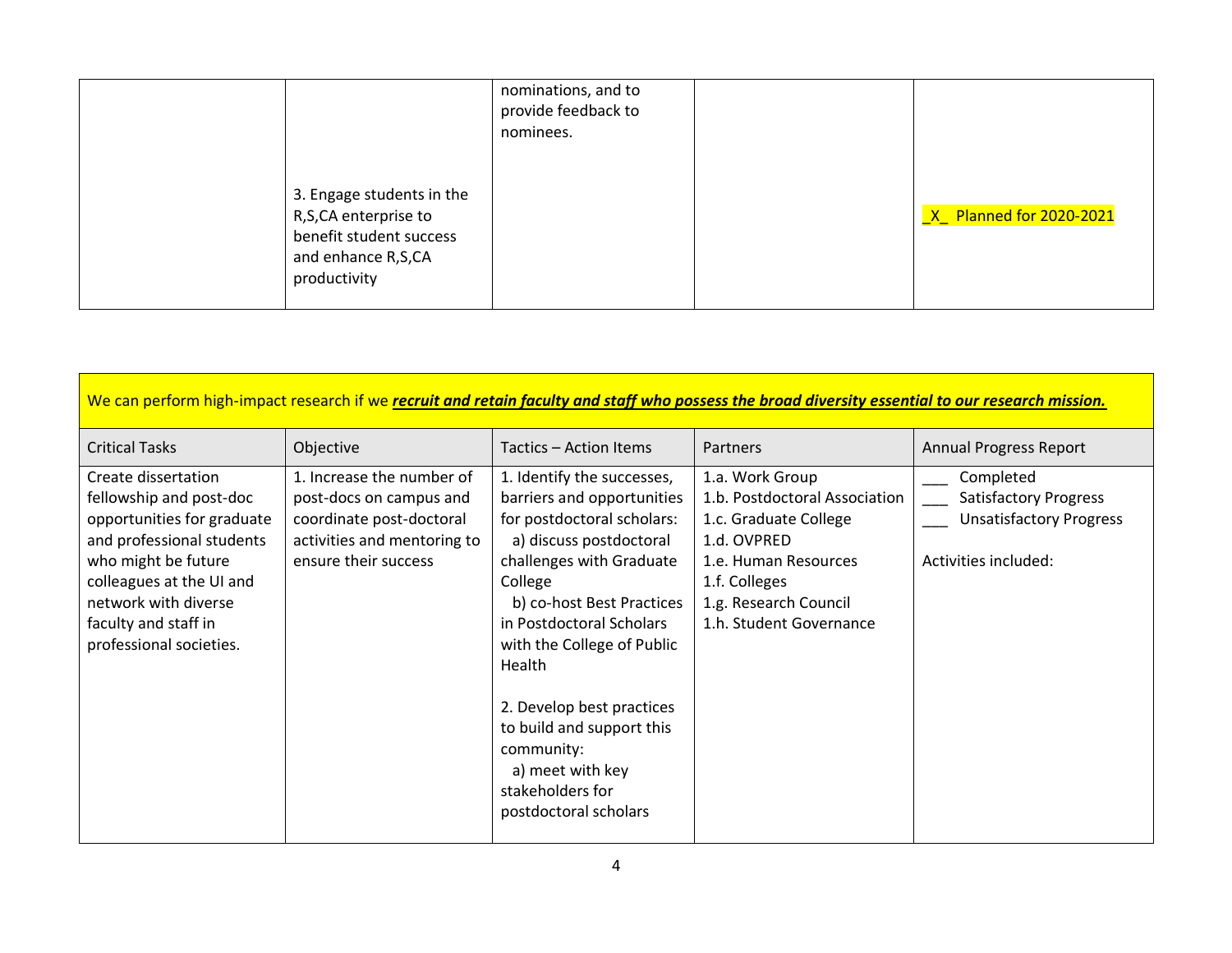|                              | around campus, including  |  |
|------------------------------|---------------------------|--|
|                              | postdoctoral scholars,    |  |
|                              | postdoctoral mentors, the |  |
|                              | Graduate College and      |  |
|                              | Human Resources           |  |
|                              |                           |  |
|                              | b) Review existing data   |  |
|                              | on the UI postdoctoral    |  |
|                              | scholar environment,      |  |
|                              | including surveys         |  |
|                              | conducted by the          |  |
|                              | Graduate College and the  |  |
|                              | postdoctoral scholar      |  |
|                              | association, and identify |  |
|                              | grants that fund          |  |
|                              | postdoctoral scholars.    |  |
|                              |                           |  |
|                              | 3. Identify avenues for   |  |
|                              | funding and for career    |  |
|                              | development.              |  |
|                              |                           |  |
| 2. Strengthen our ability to |                           |  |
| recruit the strongest        |                           |  |
| undergraduate, graduate      |                           |  |
| and professional students    |                           |  |
|                              |                           |  |
|                              |                           |  |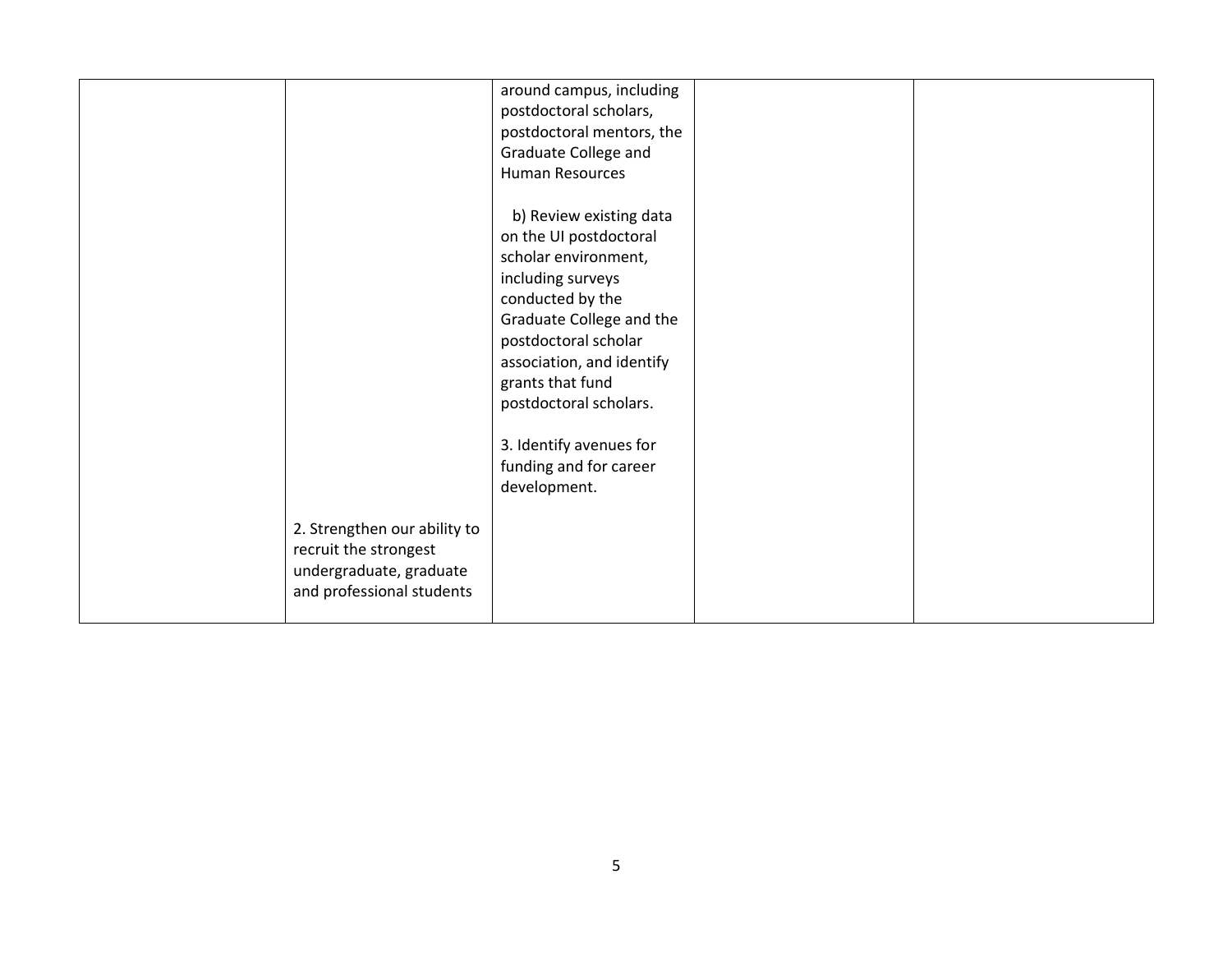# **ENGAGEMENT -- Our goal is to engage with Iowa and the world to broaden education, improve health, and enhance economic development.**

| We can engage with lowa and the world to broaden education, improve health, and enhance economic development if we <i>enhance UI's statewide</i><br>visibility and increase access to UI expertise. |                                                                                                                                                  |                                                                                                                                                                                                    |                                                                                                                                                                                                             |                                                                                                                             |
|-----------------------------------------------------------------------------------------------------------------------------------------------------------------------------------------------------|--------------------------------------------------------------------------------------------------------------------------------------------------|----------------------------------------------------------------------------------------------------------------------------------------------------------------------------------------------------|-------------------------------------------------------------------------------------------------------------------------------------------------------------------------------------------------------------|-----------------------------------------------------------------------------------------------------------------------------|
| <b>Critical Task 1</b>                                                                                                                                                                              | Objective                                                                                                                                        | Tactics - Action Items                                                                                                                                                                             | <b>Partners</b>                                                                                                                                                                                             | <b>Annual Progress Report</b>                                                                                               |
| Leverage our strengths by<br>creating internally or<br>externally funded<br>partnerships in every lowa<br>county.                                                                                   | 1. Improve programming<br>and organizational<br>structures to better share<br>the expertise and<br>resources of the University<br>with the state | 1. Collect comprehensive<br>information about current<br>partnerships of UI units in<br>lowa to facilitate<br>expertise-sharing.                                                                   | 1. Office of Engagement<br>(Provost Office), Office of<br><b>Strategic Communications,</b><br>Obermann Center, Chief<br>Diversity Officer, Center for<br>Advancement, other central<br>and collegiate units | Completed<br><b>Satisfactory Progress</b><br><b>Unsatisfactory Progress</b><br>Activities included: [bulleted<br>narrative] |
|                                                                                                                                                                                                     |                                                                                                                                                  | 2. Assist K-12 teachers in<br>lowa by developing<br>curriculum based on UI<br>content in cross-cutting<br>areas of Iowa Core that<br>are difficult for teachers to<br>find.                        | 2. College of Education,<br>Public Policy Center,<br>Department of Philosophy,<br>School of Urban and Regional<br>Planning, Office of<br>Engagement (Provost Office)                                        |                                                                                                                             |
|                                                                                                                                                                                                     |                                                                                                                                                  | 3. Develop a retention<br>program for the highest<br>risk Iowa students, based<br>on the American Talent<br>Initiative, that provides<br>applied educational<br>opportunities across the<br>state. | 3. Pomerantz Career Center,<br>Provost Office of Academic<br>Support & Retention, Public<br><b>Policy Center</b>                                                                                            |                                                                                                                             |
|                                                                                                                                                                                                     |                                                                                                                                                  | 4. Explore collaborative<br>arrangements between UI<br>libraries, museums, and                                                                                                                     | 4. Libraries, Museums,<br>Hancher, Office of<br>Engagement (Provost Office)                                                                                                                                 |                                                                                                                             |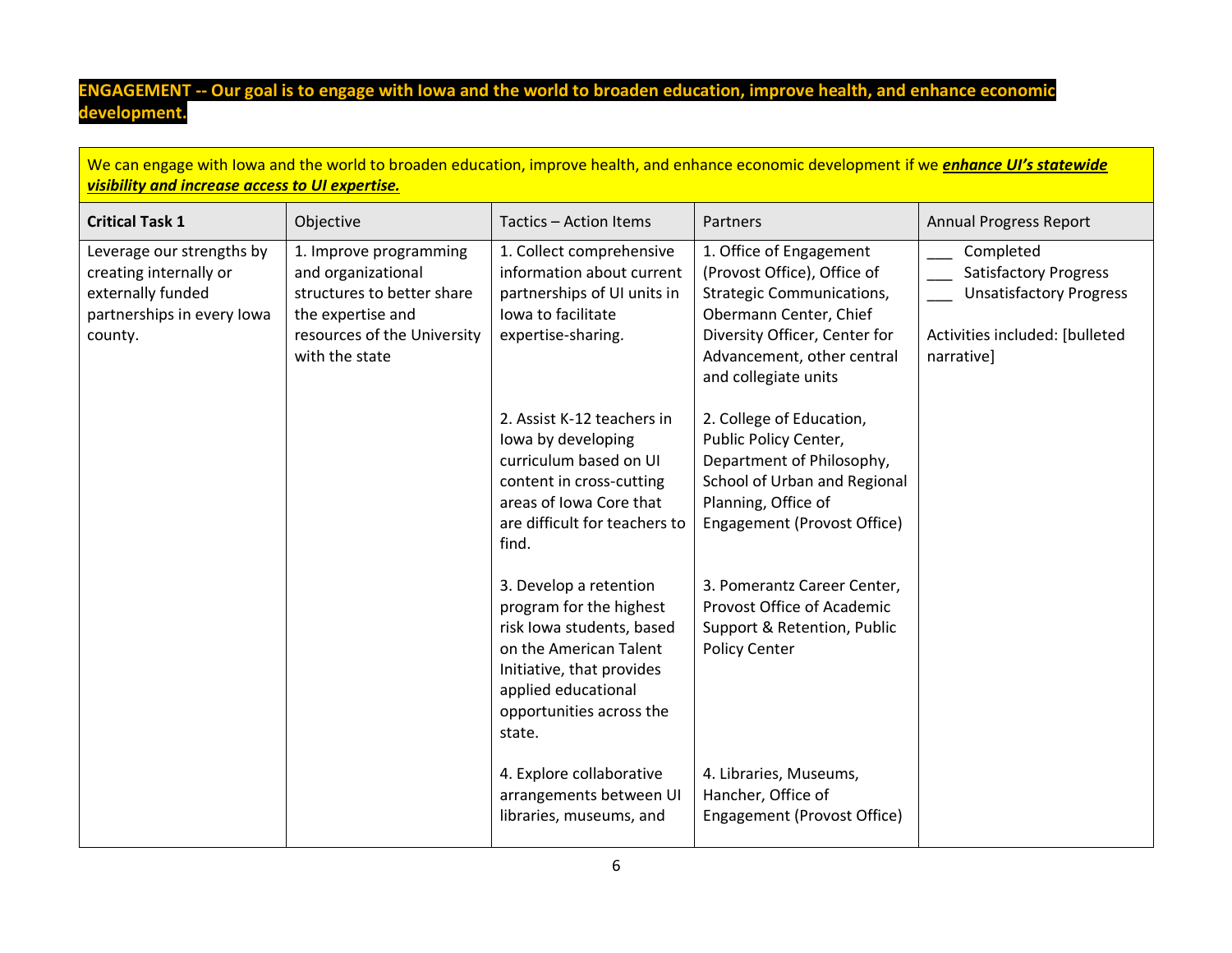|  | to enhance<br>arts      |  |
|--|-------------------------|--|
|  | engagement with lowans. |  |

| We can engage with lowa and the world to broaden education, improve health, and enhance economic development if we create lifelong learning<br>opportunities that broaden UI's reach across lowa. |                                                                                                                                                 |                                                                                                                                                                                                                                                                          |                                                                                                                                                                                                                                                                                                                                                                                             |                                                                                                     |
|---------------------------------------------------------------------------------------------------------------------------------------------------------------------------------------------------|-------------------------------------------------------------------------------------------------------------------------------------------------|--------------------------------------------------------------------------------------------------------------------------------------------------------------------------------------------------------------------------------------------------------------------------|---------------------------------------------------------------------------------------------------------------------------------------------------------------------------------------------------------------------------------------------------------------------------------------------------------------------------------------------------------------------------------------------|-----------------------------------------------------------------------------------------------------|
| <b>Critical Task 2</b>                                                                                                                                                                            | Objective                                                                                                                                       | Tactics - Action Items                                                                                                                                                                                                                                                   | Partners                                                                                                                                                                                                                                                                                                                                                                                    | <b>Annual Progress Report</b>                                                                       |
| Expand certificate and<br>degree programs available<br>beyond the main UI<br>campus.                                                                                                              | 1. Position the University<br>to be more nimble in<br>responding to the needs<br>of students and<br>communities through<br>educational programs | 1. Explore the development<br>of a Policy RISE (Research,<br>Internship, Service<br>learning, Engaged classes)<br>program for UI undergrads<br>that would engage<br>community partners in<br>order to increase students'<br>success at UI and after<br>graduation.       | 2. Political Science,<br>Sociology and Criminology,<br>Pomerantz Career Center,<br>Provost Office of Academic<br>Support & Retention, Office<br>of Engagement (Provost<br>Office), ICRU, Journalism,<br>Social Work, College of Law,<br>Economics, Center for<br>Advancement,<br>Environmental Studies,<br>Office of Sustainability and<br>the Environment, Coll of<br><b>Public Health</b> | Completed<br><b>Satisfactory Progress</b><br><b>Unsatisfactory Progress</b><br>Activities included: |
|                                                                                                                                                                                                   |                                                                                                                                                 | 2. Develop a statewide<br>Civics education program<br>targeted for Iowa K-12<br>students, undergraduates,<br>the public and newly<br>elected officials.<br>3. Explore establishing new<br>degree programs that may<br>have broad interest and<br>value across the state. | 2. College of Education,<br>College of Law, Iowa Dept of<br>Education, Political Science,<br>Journalism<br>3. School of Urban and<br>Regional Planning, Graduate<br>College, Political Science,                                                                                                                                                                                             |                                                                                                     |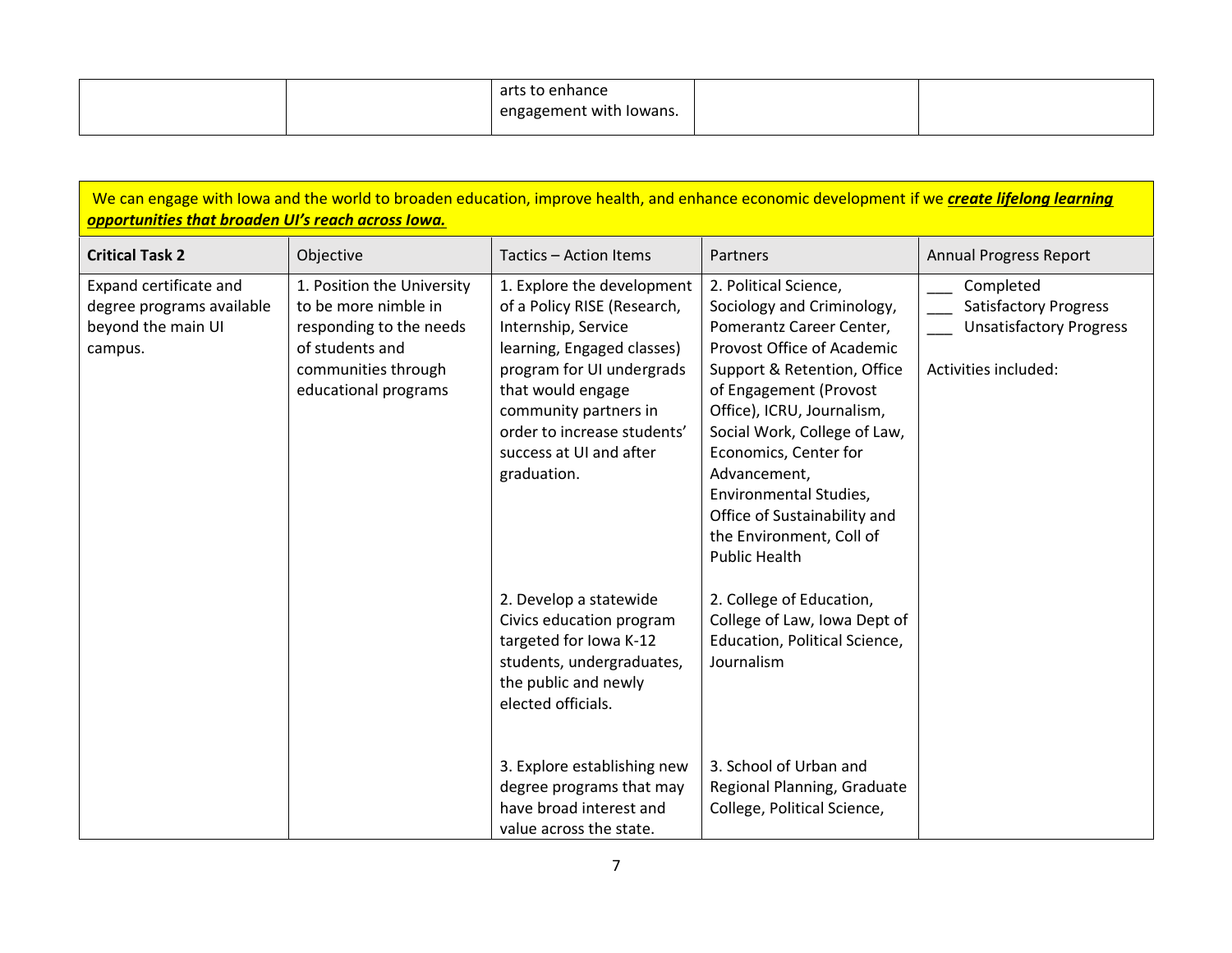|  | Office of Engagement     |  |
|--|--------------------------|--|
|  | (Provost Office), Public |  |
|  | <b>Policy Center</b>     |  |

| We can engage with lowa and the world to broaden education, improve health, and enhance economic development if we create a model to engage<br>the time and talent of alumni. |                                                                                                                                                                                                          |                                                                                                                                                                                                                                        |                                                                                                                                    |                                                                                                                             |
|-------------------------------------------------------------------------------------------------------------------------------------------------------------------------------|----------------------------------------------------------------------------------------------------------------------------------------------------------------------------------------------------------|----------------------------------------------------------------------------------------------------------------------------------------------------------------------------------------------------------------------------------------|------------------------------------------------------------------------------------------------------------------------------------|-----------------------------------------------------------------------------------------------------------------------------|
| <b>Critical Task 3</b>                                                                                                                                                        | Objective                                                                                                                                                                                                | Tactics - Action Items                                                                                                                                                                                                                 | Partners                                                                                                                           | <b>Annual Progress Report</b>                                                                                               |
| Establish baseline<br>measures of alumni<br>involvement in<br>engagement and develop<br>strategies to strengthen<br>that involvement.                                         | 1.Assess alumni<br>engagement across all UI<br>units to facilitate strategic<br>decision-making about<br>alumni engagement.                                                                              | 1. Articulate a core set of<br>alumni engagement<br>metrics for standardized<br>assessment across all UI<br>units.                                                                                                                     | 1. Center for Advancement                                                                                                          | Completed<br><b>Satisfactory Progress</b><br><b>Unsatisfactory Progress</b><br>Activities included: [bulleted<br>narrative] |
|                                                                                                                                                                               |                                                                                                                                                                                                          | 2. Inventory types of<br>alumni engagement across<br>all UI units to identify<br>potential best practices.                                                                                                                             | 2. Center for Advancement                                                                                                          |                                                                                                                             |
|                                                                                                                                                                               |                                                                                                                                                                                                          | 3. Create mechanisms to<br>educate UI units on alumni<br>engagement best practices.                                                                                                                                                    | 3. Center for Advancement,<br>Office of Engagement<br>(Provost Office)                                                             |                                                                                                                             |
|                                                                                                                                                                               | 2. Develop strategies to<br>strengthen the<br>involvement of alumni and<br>the business community in<br>student recruitment,<br>educational experiences,<br>internships, research, and<br>job placement. | 4. Evaluate and improve<br>methods for connecting<br>first-generation,<br>traditionally marginalized,<br>and military affiliated<br>students with alumni as the<br>students explore and gain<br>experience to achieve<br>career goals. | 4. Pomerantz Career Center,<br>Center for Diversity and<br>Enrichment, Multicultural<br>Programs,<br><b>Center for Advancement</b> |                                                                                                                             |
|                                                                                                                                                                               |                                                                                                                                                                                                          | 5. Evaluate and improve<br>methods of engagement                                                                                                                                                                                       | 5. Pomerantz Career Center,<br>Center for Diversity and                                                                            |                                                                                                                             |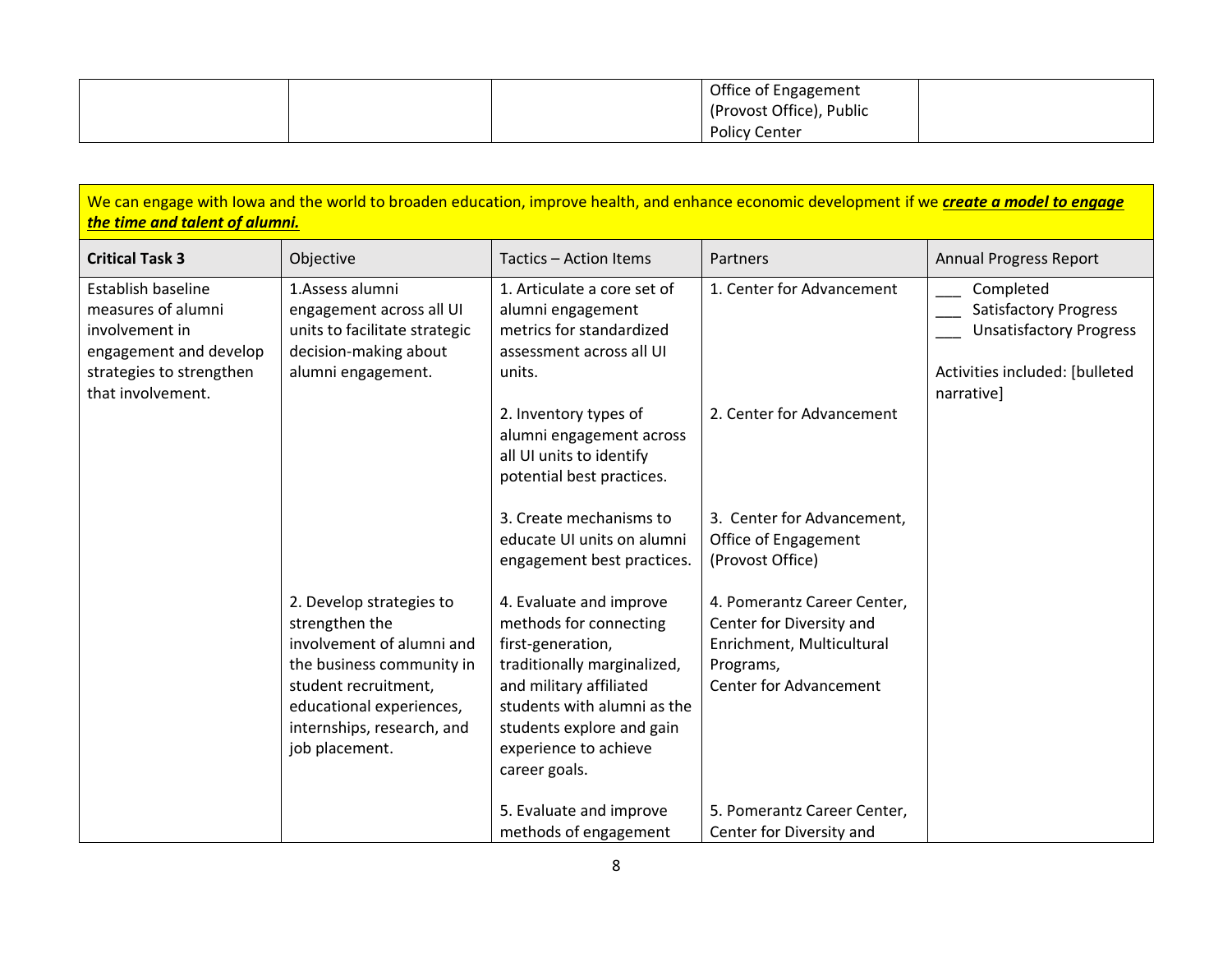|  | with alumni employers to    | Enrichment, Multicultural     |  |
|--|-----------------------------|-------------------------------|--|
|  | facilitate recruiting and   | Programs,                     |  |
|  | hiring connections with the | <b>Center for Advancement</b> |  |
|  | above mentioned student     |                               |  |
|  | populations for both        |                               |  |
|  | internships and full-time   |                               |  |
|  | jobs                        |                               |  |
|  |                             |                               |  |
|  | 6. Explore expanding        | 6. Pomerantz Career Center,   |  |
|  | existing models of alumni   | <b>Center for Advancement</b> |  |
|  | engagement to better        |                               |  |
|  | engage alumni and           |                               |  |
|  | business partners for       |                               |  |
|  | teaching, research, and     |                               |  |
|  | service purposes.           |                               |  |
|  |                             |                               |  |
|  |                             |                               |  |

## **DIVERSITY, EQUITY, INCLUSION, & COLLABORATION** -- Our goal is to enhance diversity, innovation and collaboration at the University of Iowa.

| We can enhance diversity, innovation and collaboration if we create a more inclusive campus culture and optimize campus environments to support |
|-------------------------------------------------------------------------------------------------------------------------------------------------|
| holistic student success.                                                                                                                       |

| <b>Critical Tasks</b>                                                                                                                                                             | Objective                                                                                                                             | Tactics - Action Items                                                                          | Partners                                                                                                                                                                                       | <b>Annual Progress Report</b>                                                                                               |
|-----------------------------------------------------------------------------------------------------------------------------------------------------------------------------------|---------------------------------------------------------------------------------------------------------------------------------------|-------------------------------------------------------------------------------------------------|------------------------------------------------------------------------------------------------------------------------------------------------------------------------------------------------|-----------------------------------------------------------------------------------------------------------------------------|
| <b>CRITICAL TASK 1:</b><br>Implement strategies<br>from and evaluate the<br>success of the 2019-2021<br>UI Excellence through<br>Diversity, Equity, and<br>Inclusion Action Plan. | <b>OBJECTIVE 1:</b><br>Establish Path Forward-<br>DEIC accountability<br>structure with associated<br>sub work groups and<br>metrics. | Tactic 1:<br>Invite and confirm members<br>before the start of the 2019-<br>2020 academic year. | Primary:<br>Division of Diversity, Equity,<br>and Inclusion<br>Division of Student Life<br>Office of the Provost<br><b>University Human Resources</b><br>Partners:<br>Shared Governance groups | Completed<br><b>Satisfactory Progress</b><br><b>Unsatisfactory Progress</b><br>Activities included: [bulleted<br>narrative] |